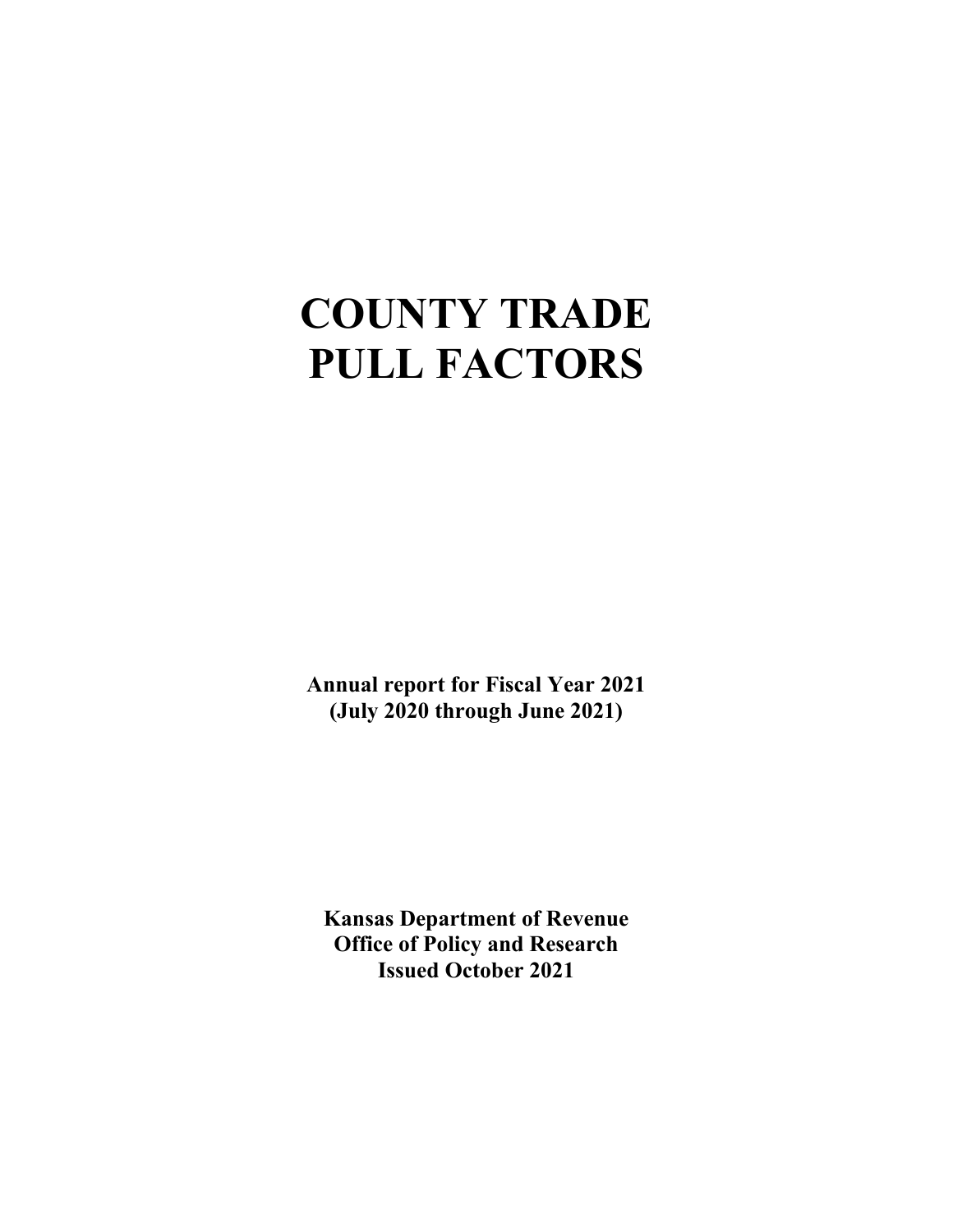### **Introduction**

The County Trade Pull Factor report provides different measures of retail market data for the 105 Kansas counties for fiscal year 2021, which represents the period July 1, 2020 through June 30, 2021. Retail market data is presented three ways.

• The first measure is a location quotient of retail trade called the *County Trade Pull Factor* (CTPF). It is a measure of the relative strength of the retail business community. The County Trade Pull Factor is computed by dividing the per capita sales tax of a county by the statewide per capita sales tax. A CTPF of 1.00 is a perfect balance of trade. The purchases of county residents who shop elsewhere are offset by the purchases of out-of-county customers. CTPF values greater than 1.00 indicates that local businesses are pulling in trade from beyond their home county border. A CTPF value less than 1.00 indicates more trade is being lost than pulled in, that residents are shopping outside the county.

Any pull factor computed for a certain period of time must be treated carefully because it is subject to temporary distortions of the local economy. Lloyd (1995) suggests that local government practitioners should utilize information over the long-span by calculating trade pull factors for each year and looking for long-term trends. Lloyd notes "[p]ull factors increasing over time would indicate that the local area is becoming more efficient at competing for local retail sales. Decreasing pull factors would indicate that the local business community is losing sales to outside areas."

- The *Trade Area Capture* (TAC) of a county is a measure of the customer base served by a community. It is calculated by multiplying the county's population by the CTPF.
- The *Percent Market Share* (MS) is the percent the county's Trade Area Capture is of the state as a whole. TAC is calculated by dividing the county's TAC by the sum of all 105 county TAC numbers.

Prior year reports and can be found at the Department of Revenue's web site.

The FY 2021 report consists of three tables:

- Table 1 lists the FY 2021 measures for each county in alphabetical order.
- Table 2 lists the FY 2021 measures for each county by pull factor in descending order.
- Table 3 provides the change in the three measures from fiscal year 2020. As a rule, all three measures will move in the same direction. If the percent change in CTPF is negative, the trade area capture and market share will also be negative. If the percent change in CTPF is relatively high, the counties trade area capture and market share will also show significant increase. There are a few exceptions, but the amount of variance is slight.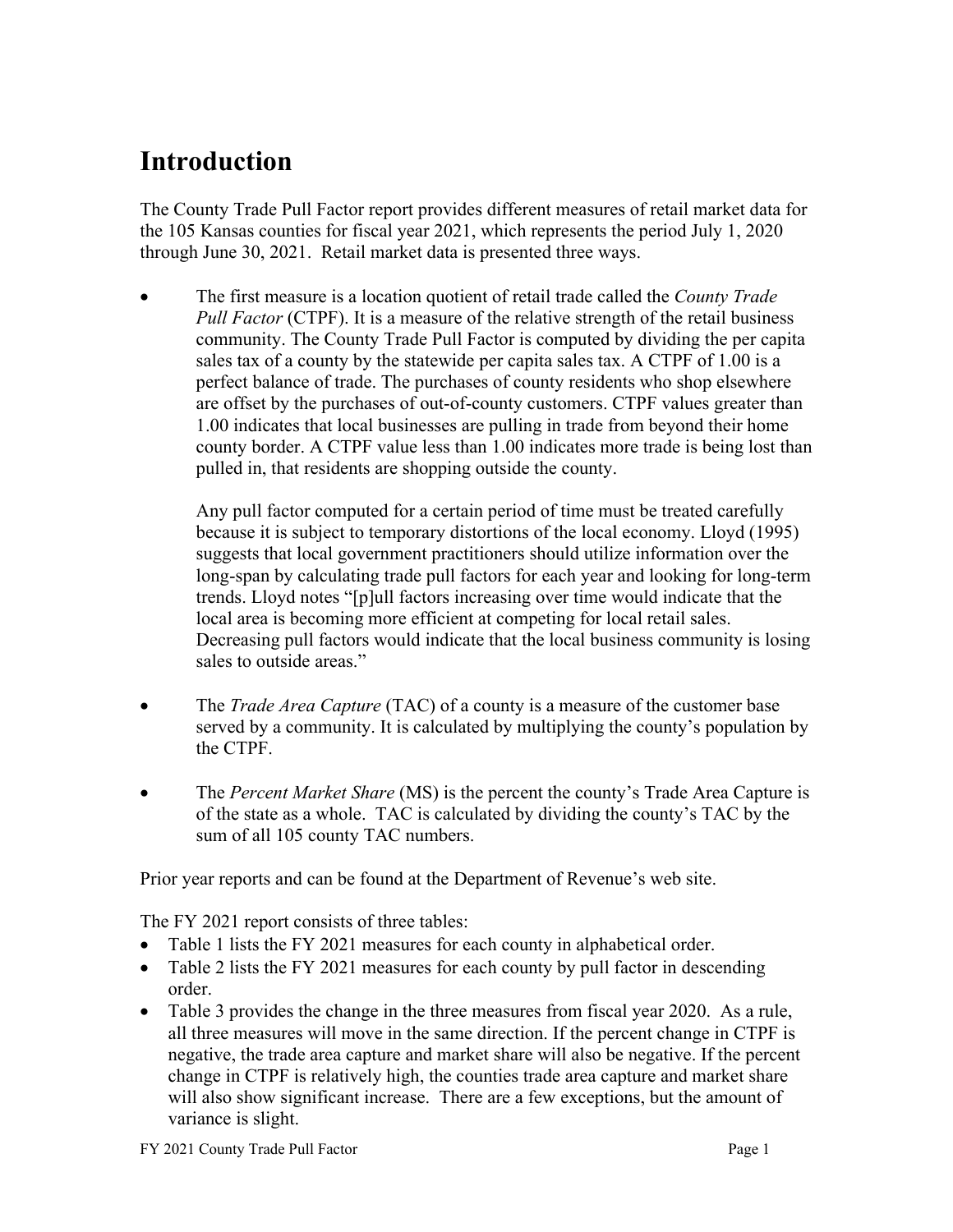## **Policy Implications**

In 2003 the Kansas Legislature passed a law that placed Kansas in conformity with the Streamlined Sales and Use Tax Agreement. Part of the legislation required Kansas to implement destination sourcing. Destination sourcing requires retail businesses to collect sales tax based on the place where the customer takes delivery of a purchase. Vehicle purchases are excluded from the sourcing requirement. Prior to the change, only telecommunications and utility sales were taxed in this manner. Full reporting of destination sourcing was not required until January 2005.

Destination sourcing results in charging the sales tax based on where delivery occurs, and in some industries this affects how sales are recorded. For instance with furniture retailers, if the furniture is delivered to the purchaser's home, the sale is recorded as occurring at the taxing jurisdiction of the purchaser. The primary retailers affected by destination sourcing are those in furniture, home improvement (lumber), household and electronic appliances, and certain repair services.

Destination sourcing has affected the county trade pull factors as the measure is based on sales tax collections, although the impact has been slight and tended to result in raising the measures for counties neighboring a regional trade center county. Prior to the implementation of the destination sourcing law, all sales of a retailer were recorded based on the business location. With destination sourcing, sales that are delivered are recorded where the delivery occurred. If the sale were into a neighboring county, it would be recorded as such – resulting in a loss of sales tax collections in the county where the store is located. There has been an ongoing shift in the measures since destination sourcing was enacted and it is anticipated this shift will continue with the growth of Internet shopping and the delivery of goods to the purchaser's address.

### **Data Sources**

The data used in this report consists of county population and state sales tax collections. The 2020 county population estimates are from the U.S. Census Bureau as certified by the Division of the Budget July 1, 2021 and published as the official population reports for the state of Kansas, adjusted to remove prison population, since this population does not trade within the retail community. State and federal prison population figures were obtained from the Kansas Department of Corrections and the Federal Bureau of Prisons and were deducted from the city and county totals.

State sales tax collections are generated by the Department of Revenue from sales tax returns filed by the state's retailers. For FY 2021, all but \$7.0 million in sales tax revenue were allocated to counties. Sales tax reports issued by the department are available at [http://www.ksrevenue.org.](http://www.ksrevenue.org/)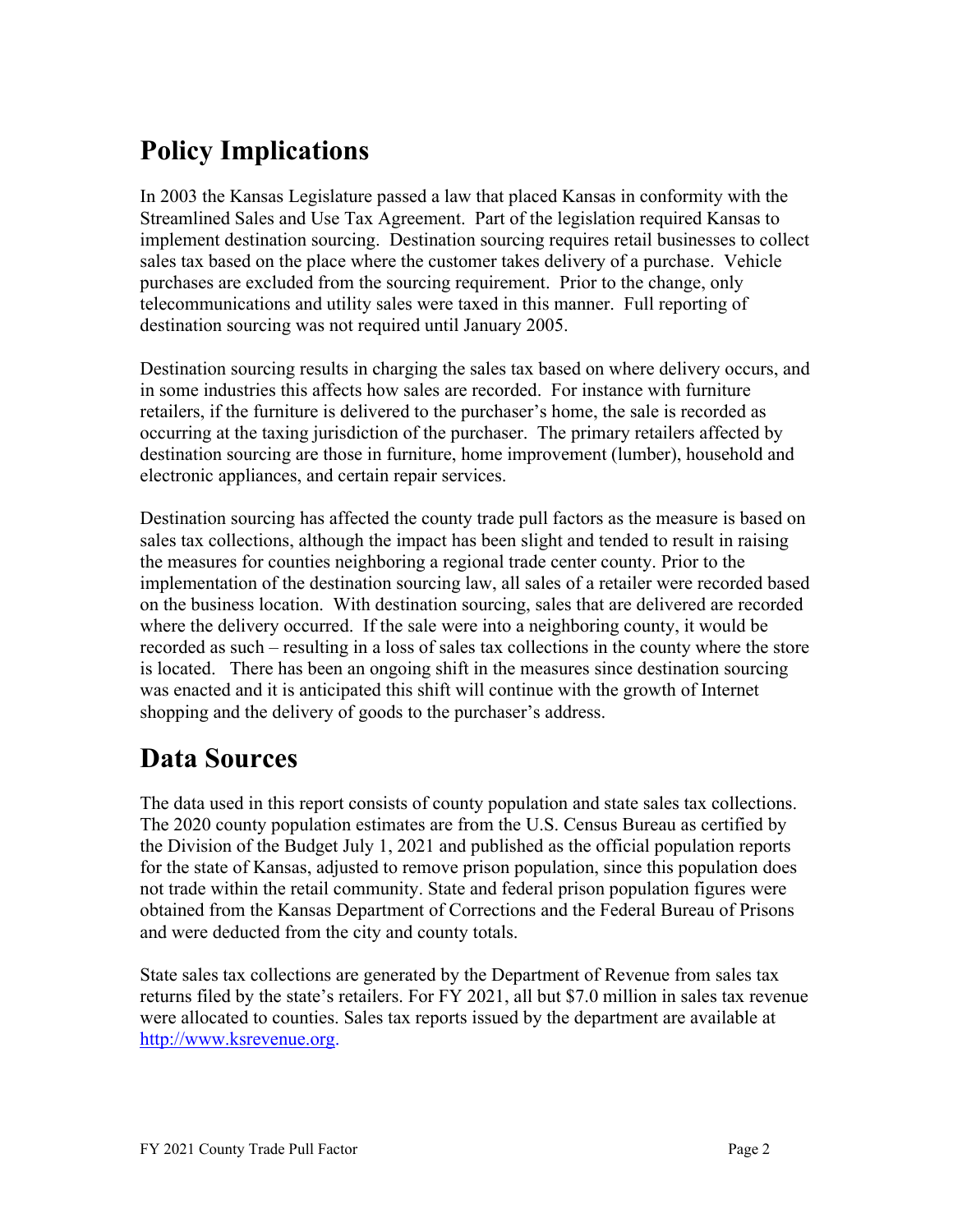#### **References**

- 1. Lloyd, M., 1995, "Measuring Local Economic Development with Pull Factors," *Journal of Extension Vol.33*, Extension Journal, Inc.
- 2. US Census Bureau, US Census, [<http://www.census.gov>](http://www.census.gov/).
- 3. Kansas Department of Revenue, *Pull Factor Reports*, [<http://www.ksrevenue.org>](http://www.ksrevenue.org/).
- 4. Kansas Department of Corrections, *Population Report, <*[https://www.doc.ks.gov/>](https://www.doc.ks.gov/).
- 5. Federal Bureau of Prisons, *USP Leavenworth,* [<https://www.bop.gov/>](https://www.bop.gov/).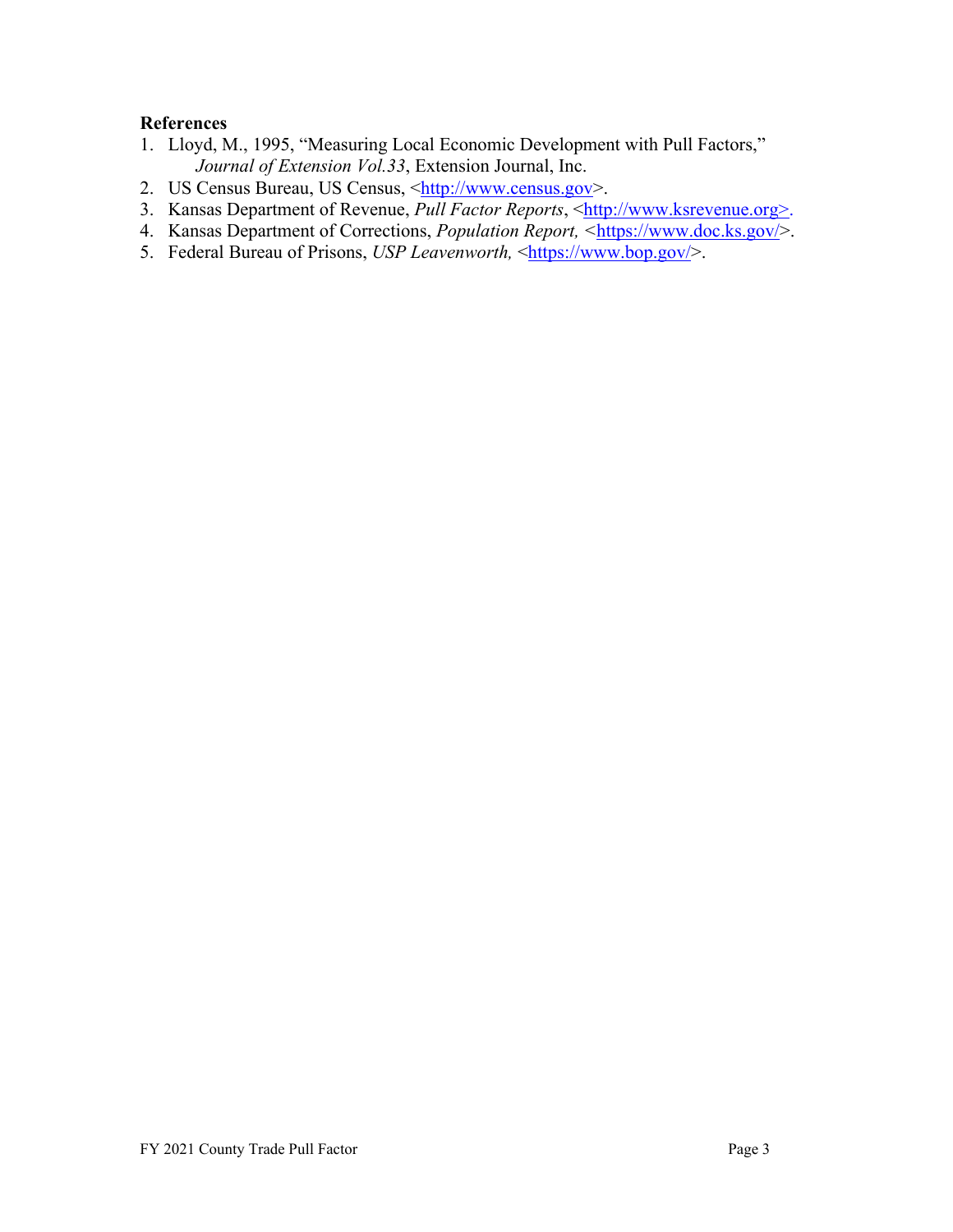#### Table 1 County Trade Pull Factors, Trade Area Capture, Market Share Fiscal Year 2021

| County        | <b>Adjusted</b><br><b>Population</b><br><b>CY 2020</b> | FY 2021 State<br><b>Sales Tax</b><br><b>Collections</b> | FY 2021<br>Sales per<br>Capita | FY 2021<br>Pull<br><b>Factor</b> | FY 2021<br><b>Trade Area</b><br>Capture | FY 2021<br><b>Percent</b><br>of Market<br><b>Share</b> |
|---------------|--------------------------------------------------------|---------------------------------------------------------|--------------------------------|----------------------------------|-----------------------------------------|--------------------------------------------------------|
| Allen         | 12,399                                                 | \$<br>11,705,749                                        | \$<br>944.09                   | 0.91                             | 11,272                                  | 0.39%                                                  |
| Anderson      | 7,949                                                  | \$<br>5,124,471                                         | \$<br>644.67                   | 0.62                             | 4,935                                   | 0.17%                                                  |
| Atchison      | 16,015                                                 | \$<br>12,389,020                                        | \$<br>773.59                   | 0.74                             | 11,930                                  | 0.41%                                                  |
| <b>Barber</b> | 4,358                                                  | \$<br>3,746,201                                         | \$<br>859.61                   | 0.83                             | 3,607                                   | 0.12%                                                  |
| Barton        | 25,658                                                 | \$<br>29,865,735                                        | \$<br>1,163.99                 | 1.12                             | 28,759                                  | 0.99%                                                  |
| Bourbon       | 14,435                                                 | \$<br>11,113,193                                        | \$<br>769.88                   | 0.74                             | 10,701                                  | 0.37%                                                  |
| <b>Brown</b>  | 9,482                                                  | \$<br>8,447,773                                         | \$<br>890.93                   | 0.86                             | 8,135                                   | 0.28%                                                  |
| <b>Butler</b> | 65,515                                                 | \$<br>50,431,452                                        | \$<br>769.77                   | 0.74                             | 48,562                                  | 1.67%                                                  |
| Chase         | 2,586                                                  | \$<br>1,555,670                                         | \$<br>601.57                   | 0.58                             | 1,498                                   | 0.05%                                                  |
| Chautauqua    | 3,230                                                  | \$<br>1,611,942                                         | \$<br>499.05                   | 0.48                             | 1,552                                   | 0.05%                                                  |
| Cherokee      | 19,681                                                 | \$<br>8,652,918                                         | \$<br>439.66                   | 0.42                             | 8,332                                   | 0.29%                                                  |
| Cheyenne      | 2,600                                                  | \$<br>1,659,747                                         | \$<br>638.36                   | 0.61                             | 1,598                                   | 0.06%                                                  |
| Clark         | 1,963                                                  | \$<br>1,631,311                                         | \$<br>831.03                   | 0.80                             | 1,571                                   | 0.05%                                                  |
| Clay          | 8,025                                                  | \$<br>7,774,687                                         | \$<br>968.81                   | 0.93                             | 7,486                                   | 0.26%                                                  |
| Cloud         | 8,642                                                  | \$<br>8,895,891                                         | \$<br>1,029.38                 | 0.99                             | 8,566                                   | 0.30%                                                  |
| Coffey        | 8,158                                                  | \$<br>11,047,689                                        | \$<br>1,354.22                 | 1.30                             | 10,638                                  | 0.37%                                                  |
| Comanche      | 1,690                                                  | \$<br>1,328,931                                         | \$<br>786.35                   | 0.76                             | 1,280                                   | 0.04%                                                  |
| Cowley        | 34,098                                                 | \$<br>25,529,077                                        | \$<br>748.70                   | 0.72                             | 24,583                                  | 0.85%                                                  |
| Crawford      | 38,730                                                 | \$<br>33,427,268                                        | \$<br>863.08                   | 0.83                             | 32,188                                  | 1.11%                                                  |
| Decatur       | 2,776                                                  | \$<br>1,464,044                                         | \$<br>527.39                   | 0.51                             | 1,410                                   | 0.05%                                                  |
| Dickinson     | 18,266                                                 | \$<br>13,550,829                                        | \$<br>741.86                   | 0.71                             | 13,049                                  | 0.45%                                                  |
| Doniphan      | 7,496                                                  | \$<br>3,481,196                                         | \$<br>464.41                   | 0.45                             | 3,352                                   | 0.12%                                                  |
| Douglas       | 122,530                                                | \$<br>113,420,816                                       | \$<br>925.66                   | 0.89                             | 109,216                                 | 3.76%                                                  |
| Edwards       | 2,750                                                  | \$<br>1,691,683                                         | \$<br>615.16                   | 0.59                             | 1,629                                   | 0.06%                                                  |
| Elk           | 2,507                                                  | \$<br>1,445,773                                         | \$<br>576.69                   | 0.56                             | 1,392                                   | 0.05%                                                  |
| Ellis         | 28,671                                                 | \$<br>42,890,718                                        | \$<br>1,495.96                 | 1.44                             | 41,301                                  | 1.42%                                                  |
| Ellsworth     | 5,148                                                  | \$<br>3,902,014                                         | \$<br>757.97                   | 0.73                             | 3,757                                   | 0.13%                                                  |
| Finney        | 35,917                                                 | \$<br>54,482,728                                        | \$<br>1,516.91                 | 1.46                             | 52,463                                  | 1.81%                                                  |
| Ford          | 33,094                                                 | \$<br>37,438,235                                        | \$<br>1,131.27                 | 1.09                             | 36,050                                  | 1.24%                                                  |
| Franklin      | 25,703                                                 | \$<br>22,599,647                                        | \$<br>879.26                   | 0.85                             | 21,762                                  | 0.75%                                                  |
| Geary         | 32,218                                                 | \$<br>30,178,236                                        | \$<br>936.69                   | 0.90                             | 29,060                                  | 1.00%                                                  |
| Gove          | 2,621                                                  | \$<br>3,319,933                                         | \$<br>1,266.67                 | 1.22                             | 3,197                                   | 0.11%                                                  |
| Graham        | 2,389                                                  | \$<br>1,993,170                                         | \$<br>834.31                   | 0.80                             | 1,919                                   | 0.07%                                                  |
| Grant         | 7,077                                                  | \$<br>5,127,853                                         | \$<br>724.58                   | 0.70                             | 4,938                                   | 0.17%                                                  |
| Gray          | 5,954                                                  | \$<br>4,550,930                                         | \$<br>764.35                   | 0.74                             | 4,382                                   | 0.15%                                                  |
| Greeley       | 1,196                                                  | \$<br>866,643                                           | \$<br>724.62                   | 0.70                             | 835                                     | 0.03%                                                  |
| Greenwood     | 5,868                                                  | \$<br>3,141,119                                         | \$<br>535.30                   | 0.52                             | 3,025                                   | 0.10%                                                  |
| Hamilton      | 2,425                                                  | \$<br>1,938,339                                         | \$<br>799.32                   | 0.77                             | 1,866                                   | 0.06%                                                  |
| Harper        | 5,336                                                  | \$<br>4,057,680                                         | \$<br>760.43                   | 0.73                             | 3,907                                   | 0.13%                                                  |
| Harvey        | 34,291                                                 | \$<br>25,896,626                                        | \$<br>755.20                   | 0.73                             | 24,937                                  | 0.86%                                                  |
| Haskell       | 3,923                                                  | \$<br>2,980,603                                         | \$<br>759.78                   | 0.73                             | 2,870                                   | 0.10%                                                  |
| Hodgeman      | 1,779                                                  | \$<br>972,022                                           | \$<br>546.39                   | 0.53                             | 936                                     | 0.03%                                                  |
| Jackson       | 13,171                                                 | \$<br>8,987,174                                         | \$<br>682.35                   | 0.66                             | 8,654                                   | 0.30%                                                  |
| Jefferson     | 19,032                                                 | \$<br>7,590,337                                         | \$<br>398.82                   | 0.38                             | 7,309                                   | 0.25%                                                  |
| Jewell        | 2,833                                                  | \$<br>1,270,302                                         | \$<br>448.39                   | 0.43                             | 1,223                                   | 0.04%                                                  |
| Johnson       | 607,220                                                | \$<br>774,565,264                                       | \$<br>1,275.59                 | 1.23                             | 745,852                                 | 25.69%                                                 |
|               |                                                        |                                                         |                                |                                  |                                         |                                                        |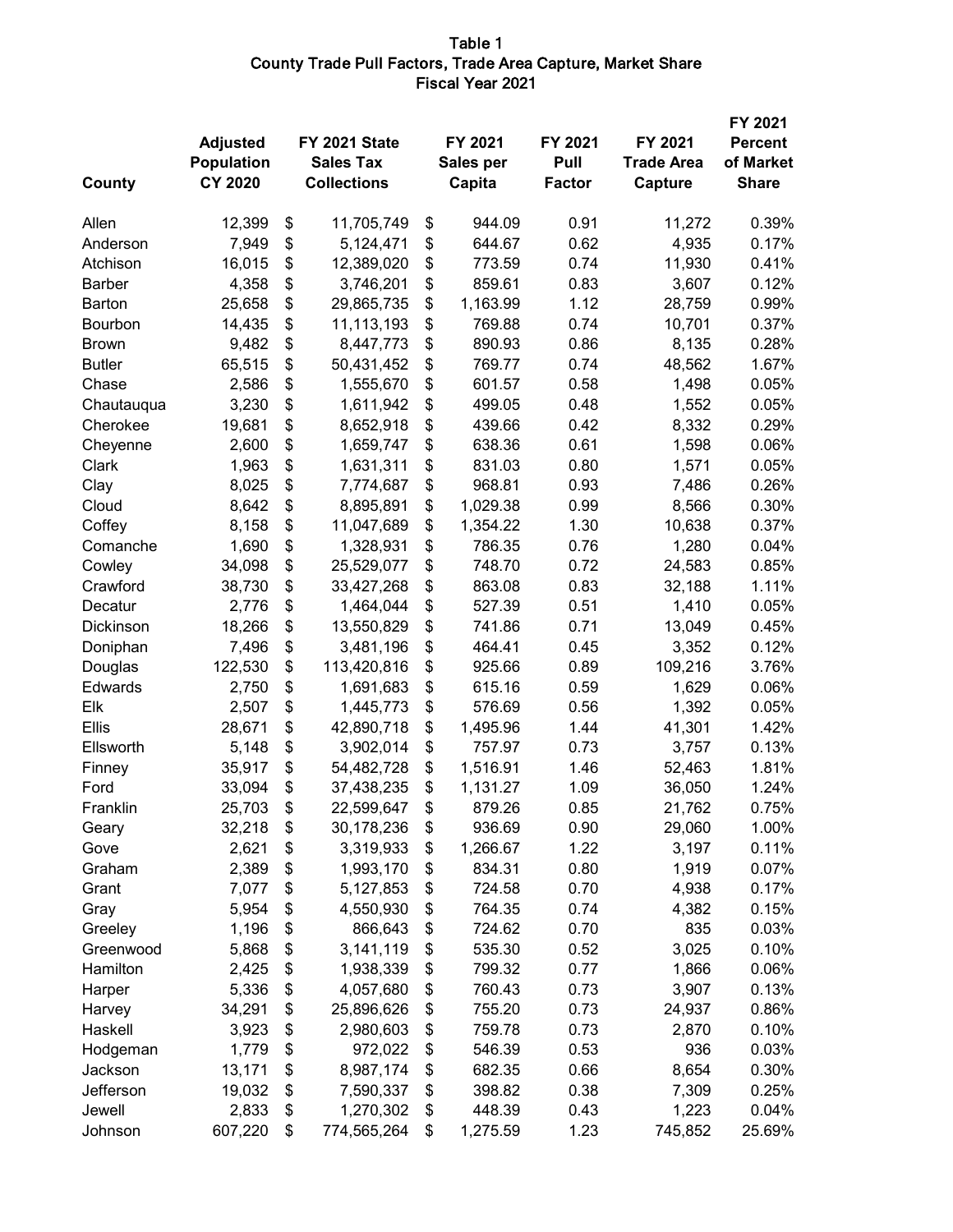#### Table 1 County Trade Pull Factors, Trade Area Capture, Market Share Fiscal Year 2021

| County        | <b>Adjusted</b><br><b>Population</b><br><b>CY 2020</b> | FY 2021 State<br><b>Sales Tax</b><br><b>Collections</b> | FY 2021<br>Sales per<br>Capita | FY 2021<br>Pull<br><b>Factor</b> | FY 2021<br><b>Trade Area</b><br>Capture | FY 2021<br><b>Percent</b><br>of Market<br><b>Share</b> |
|---------------|--------------------------------------------------------|---------------------------------------------------------|--------------------------------|----------------------------------|-----------------------------------------|--------------------------------------------------------|
| Kearny        | 3,745                                                  | \$<br>2,034,176                                         | \$<br>543.17                   | 0.52                             | 1,959                                   | 0.07%                                                  |
| Kingman       | 6,974                                                  | \$<br>5,897,989                                         | \$<br>845.71                   | 0.81                             | 5,679                                   | 0.20%                                                  |
| Kiowa         | 2,456                                                  | \$<br>1,661,422                                         | \$<br>676.47                   | 0.65                             | 1,600                                   | 0.06%                                                  |
| Labette       | 19,470                                                 | \$<br>14,504,350                                        | \$<br>744.96                   | 0.72                             | 13,967                                  | 0.48%                                                  |
| Lane          | 1,518                                                  | \$<br>1,099,305                                         | \$<br>724.18                   | 0.70                             | 1,059                                   | 0.04%                                                  |
| Leavenworth   | 78,845                                                 | \$<br>49,274,952                                        | \$<br>624.96                   | 0.60                             | 47,448                                  | 1.63%                                                  |
| Lincoln       | 2,986                                                  | \$<br>1,361,496                                         | \$<br>455.96                   | 0.44                             | 1,311                                   | 0.05%                                                  |
| Linn          | 9,654                                                  | \$<br>5,448,885                                         | \$<br>564.42                   | 0.54                             | 5,247                                   | 0.18%                                                  |
| Logan         | 2,732                                                  | \$<br>2,273,770                                         | \$<br>832.27                   | 0.80                             | 2,189                                   | 0.08%                                                  |
| Lyon          | 33,045                                                 | \$<br>31,370,745                                        | \$<br>949.33                   | 0.91                             | 30,208                                  | 1.04%                                                  |
| Marion        | 11,652                                                 | \$<br>6,998,781                                         | \$<br>600.65                   | 0.58                             | 6,739                                   | 0.23%                                                  |
| Marshall      | 9,652                                                  | \$<br>9,425,216                                         | \$<br>976.50                   | 0.94                             | 9,076                                   | 0.31%                                                  |
| McPherson     | 28,448                                                 | \$<br>29,534,481                                        | \$<br>1,038.19                 | 1.00                             | 28,440                                  | 0.98%                                                  |
| Meade         | 4,029                                                  | \$<br>2,490,552                                         | \$<br>618.16                   | 0.60                             | 2,398                                   | 0.08%                                                  |
| Miami         | 34,334                                                 | \$<br>24,768,504                                        | \$<br>721.40                   | 0.69                             | 23,850                                  | 0.82%                                                  |
| Mitchell      | 5,879                                                  | \$<br>7,093,583                                         | \$<br>1,206.60                 | 1.16                             | 6,831                                   | 0.24%                                                  |
| Montgomery    | 31,502                                                 | \$<br>26,308,930                                        | \$<br>835.15                   | 0.80                             | 25,334                                  | 0.87%                                                  |
| <b>Morris</b> | 5,559                                                  | \$<br>4,027,906                                         | \$<br>724.57                   | 0.70                             | 3,879                                   | 0.13%                                                  |
| Morton        | 2,538                                                  | \$<br>1,924,979                                         | \$<br>758.46                   | 0.73                             | 1,854                                   | 0.06%                                                  |
| Nemaha        | 10,121                                                 | \$<br>8,934,255                                         | \$<br>882.74                   | 0.85                             | 8,603                                   | 0.30%                                                  |
| Neosho        | 15,929                                                 | \$<br>14,632,173                                        | \$<br>918.59                   | 0.88                             | 14,090                                  | 0.49%                                                  |
| <b>Ness</b>   | 2,768                                                  | \$<br>2,455,629                                         | \$<br>887.15                   | 0.85                             | 2,365                                   | 0.08%                                                  |
| Norton        | 4,635                                                  | \$<br>3,538,815                                         | \$<br>763.50                   | 0.74                             | 3,408                                   | 0.12%                                                  |
| Osage         | 15,770                                                 | \$<br>6,817,217                                         | \$<br>432.29                   | 0.42                             | 6,565                                   | 0.23%                                                  |
| Osborne       | 3,439                                                  | \$<br>2,648,885                                         | \$<br>770.25                   | 0.74                             | 2,551                                   | 0.09%                                                  |
| Ottawa        | 5,712                                                  | \$<br>2,233,911                                         | \$<br>391.09                   | 0.38                             | 2,151                                   | 0.07%                                                  |
| Pawnee        | 5,833                                                  | \$<br>4,023,578                                         | \$<br>689.80                   | 0.66                             | 3,874                                   | 0.13%                                                  |
| Phillips      | 5,181                                                  | \$<br>3,686,780                                         | \$<br>711.60                   | 0.69                             | 3,550                                   | 0.12%                                                  |
| Pottawatomie  | 24,722                                                 | \$<br>38,552,112                                        | \$<br>1,559.43                 | 1.50                             | 37,123                                  | 1.28%                                                  |
| Pratt         | 9,127                                                  | \$<br>12,093,016                                        | \$<br>1,324.97                 | 1.28                             | 11,645                                  | 0.40%                                                  |
| Rawlins       | 2,511                                                  | \$<br>1,551,910                                         | \$<br>618.04                   | 0.60                             | 1,494                                   | 0.05%                                                  |
| Reno          | 60,162                                                 | \$<br>61,573,255                                        | \$<br>1,023.46                 | 0.99                             | 59,291                                  | 2.04%                                                  |
| Republic      | 4,536                                                  | \$<br>3,417,938                                         | \$<br>753.51                   | 0.73                             | 3,291                                   | 0.11%                                                  |
| Rice          | 9,362                                                  | \$<br>6,637,849                                         | \$<br>709.02                   | 0.68                             | 6,392                                   | 0.22%                                                  |
| Riley         | 73,202                                                 | \$<br>56,086,730                                        | \$<br>766.19                   | 0.74                             | 54,008                                  | 1.86%                                                  |
| Rooks         | 4,703                                                  | \$<br>3,638,730                                         | \$<br>773.70                   | 0.75                             | 3,504                                   | 0.12%                                                  |
| Rush          | 2,947                                                  | \$<br>1,512,528                                         | \$<br>513.24                   | 0.49                             | 1,456                                   | 0.05%                                                  |
| Russell       | 6,804                                                  | \$<br>4,982,224                                         | \$<br>732.25                   | 0.71                             | 4,798                                   | 0.17%                                                  |
| Saline        | 53,926                                                 | \$<br>76,300,473                                        | \$<br>1,414.91                 | 1.36                             | 73,472                                  | 2.53%                                                  |
| Scott         | 4,790                                                  | \$<br>5,101,502                                         | \$<br>1,065.03                 | 1.03                             | 4,912                                   | 0.17%                                                  |
| Sedgwick      | 519,838                                                | \$<br>609,233,422                                       | \$<br>1,171.97                 | 1.13                             | 586,649                                 | 20.21%                                                 |
| Seward        | 21,038                                                 | \$<br>25,044,397                                        | \$<br>1,190.44                 | 1.15                             | 24,116                                  | 0.83%                                                  |
| Shawnee       | 175,129                                                | \$<br>192,850,257                                       | \$<br>1,101.19                 | 1.06                             | 185,701                                 | 6.40%                                                  |
| Sheridan      | 2,520                                                  | \$<br>2,090,502                                         | \$<br>829.56                   | 0.80                             | 2,013                                   | 0.07%                                                  |
| Sherman       | 5,777                                                  | \$<br>7,561,889                                         | \$<br>1,308.96                 | 1.26                             | 7,282                                   | 0.25%                                                  |
| Smith         | 3,544                                                  | \$<br>2,635,226                                         | \$<br>743.57                   | 0.72                             | 2,538                                   | 0.09%                                                  |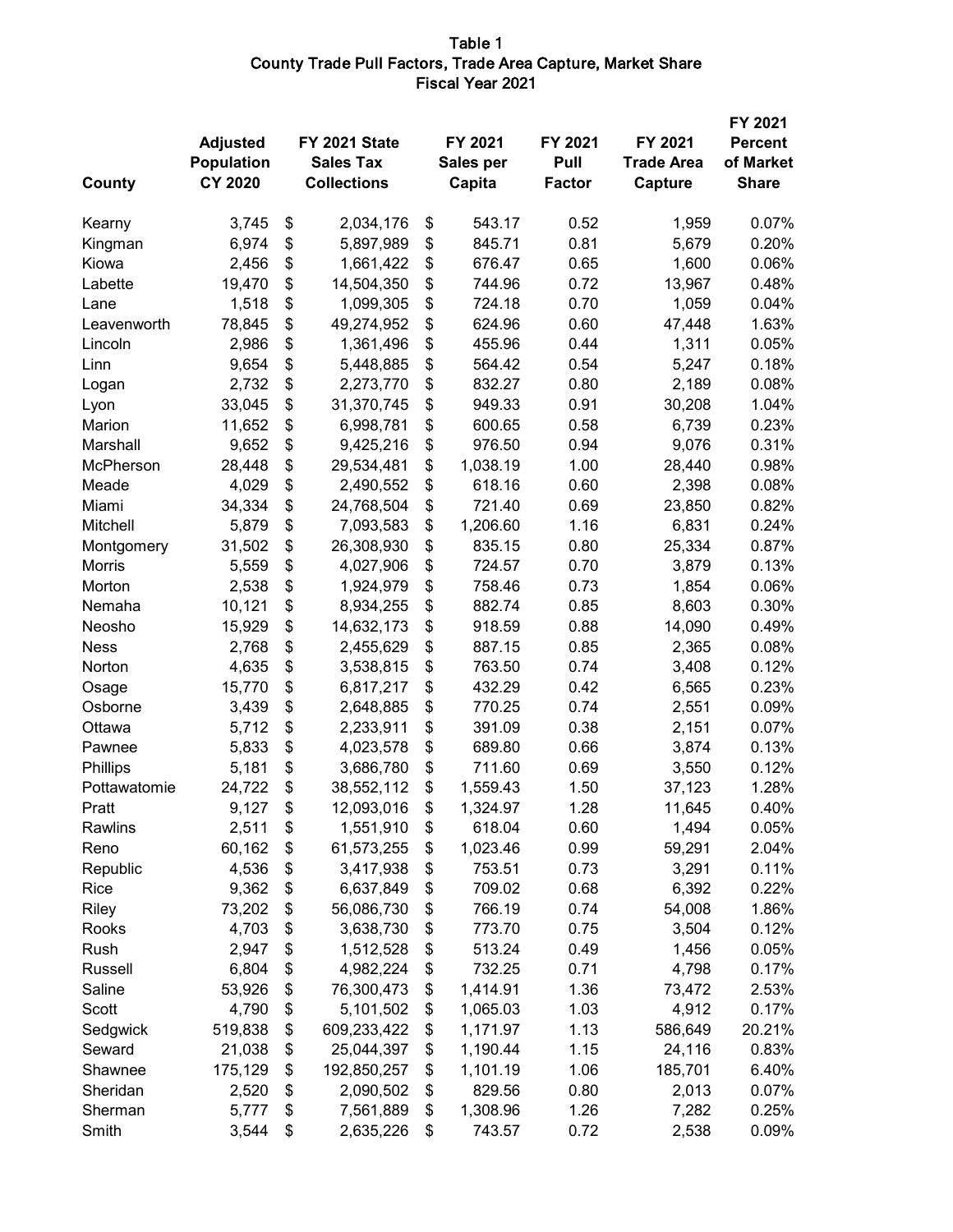#### Table 1 County Trade Pull Factors, Trade Area Capture, Market Share Fiscal Year 2021

| County         | <b>Adjusted</b><br><b>Population</b><br><b>CY 2020</b> | FY 2021 State<br><b>Sales Tax</b><br><b>Collections</b> | FY 2021<br>Sales per<br>Capita | FY 2021<br>Pull<br><b>Factor</b> | FY 2021<br><b>Trade Area</b><br>Capture | FY 2021<br><b>Percent</b><br>of Market<br><b>Share</b> |
|----------------|--------------------------------------------------------|---------------------------------------------------------|--------------------------------|----------------------------------|-----------------------------------------|--------------------------------------------------------|
| Stafford       | 4,046                                                  | \$<br>2,413,191                                         | \$<br>596.44                   | 0.57                             | 2,324                                   | 0.08%                                                  |
| Stanton        | 1,969                                                  | \$<br>1,452,870                                         | \$<br>737.87                   | 0.71                             | 1,399                                   | 0.05%                                                  |
| <b>Stevens</b> | 5,388                                                  | \$<br>4,042,914                                         | \$<br>750.36                   | 0.72                             | 3,893                                   | 0.13%                                                  |
| Sumner         | 22,578                                                 | \$<br>13,250,107                                        | \$<br>586.86                   | 0.57                             | 12,759                                  | 0.44%                                                  |
| Thomas         | 7,702                                                  | \$<br>12,105,856                                        | \$<br>1,571.78                 | 1.51                             | 11,657                                  | 0.40%                                                  |
| Trego          | 2,758                                                  | \$<br>2,520,953                                         | \$<br>914.05                   | 0.88                             | 2,428                                   | 0.08%                                                  |
| Wabaunsee      | 6,906                                                  | \$<br>2,673,281                                         | \$<br>387.10                   | 0.37                             | 2,574                                   | 0.09%                                                  |
| Wallace        | 1,536                                                  | \$<br>976,151                                           | \$<br>635.51                   | 0.61                             | 940                                     | 0.03%                                                  |
| Washington     | 5,427                                                  | \$<br>3,378,408                                         | \$<br>622.52                   | 0.60                             | 3,253                                   | 0.11%                                                  |
| Wichita        | 2,074                                                  | \$<br>1,802,687                                         | \$<br>869.18                   | 0.84                             | 1,736                                   | 0.06%                                                  |
| Wilson         | 8,362                                                  | \$<br>4,772,312                                         | \$<br>570.71                   | 0.55                             | 4,595                                   | 0.16%                                                  |
| Woodson        | 3,015                                                  | \$<br>1,618,527                                         | \$<br>536.83                   | 0.52                             | 1,559                                   | 0.05%                                                  |
| Wyandotte      | 165,265                                                | \$<br>167, 164, 592                                     | \$<br>1,011.49                 | 0.97                             | 160,968                                 | 5.54%                                                  |
| Statewide      | 2,903,475                                              | \$<br>3,015,249,717                                     | \$<br>1,038.50                 |                                  | 2,903,475                               |                                                        |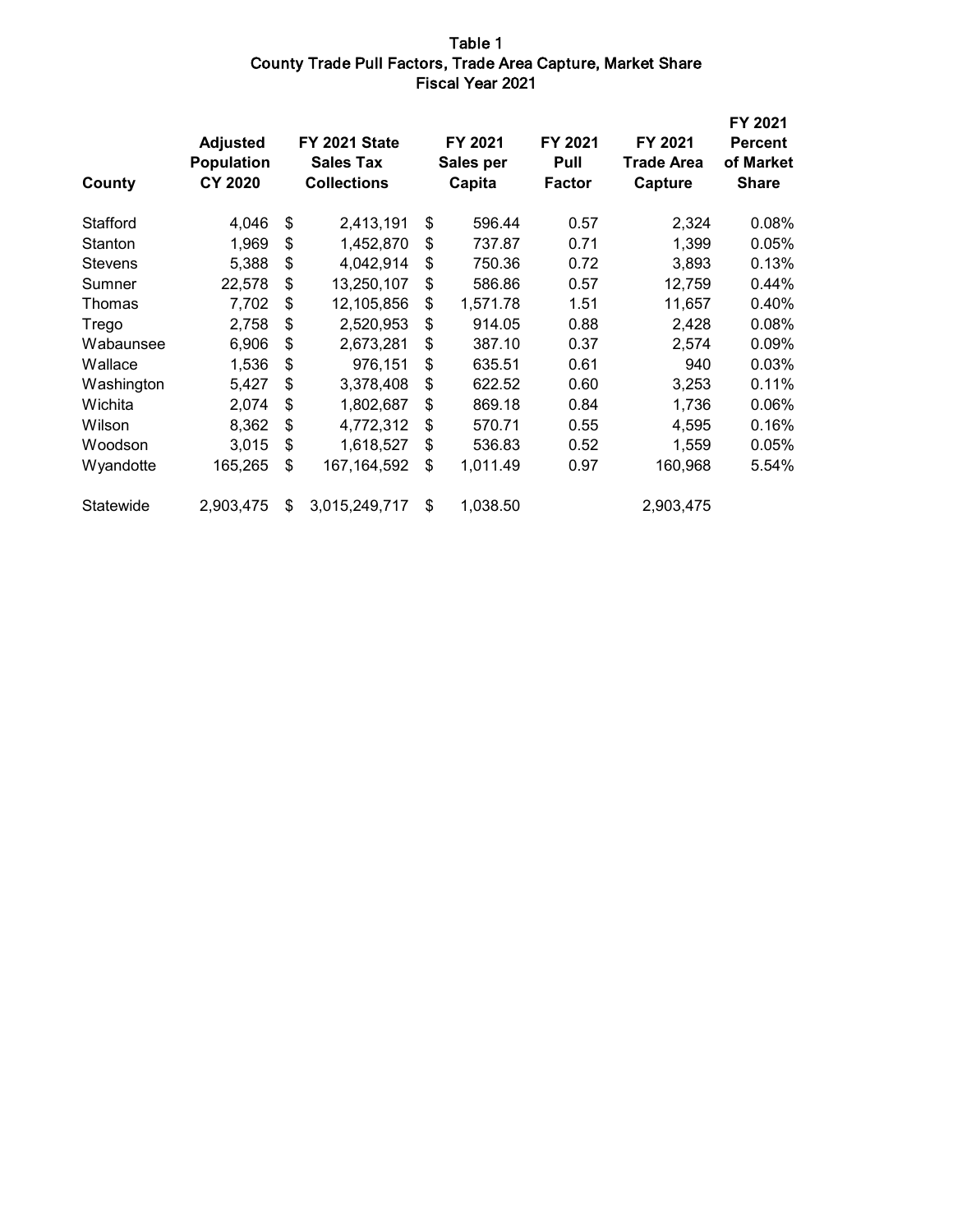#### Table 2 County Trade Pull Factors, Trade Area Capture, Market Share Fiscal Year 2021

|               |                 |                     |                |               |                   | FY 2021        |
|---------------|-----------------|---------------------|----------------|---------------|-------------------|----------------|
|               | <b>Adjusted</b> | FY 2021 State       | FY 2021        | FY 2021       | FY 2021           | <b>Percent</b> |
|               | Population      | <b>Sales Tax</b>    | Sales per      | Pull          | <b>Trade Area</b> | of Market      |
| County        | <b>CY 2020</b>  | <b>Collections</b>  | Capita         | <b>Factor</b> | Capture           | <b>Share</b>   |
| Thomas        | 7,702           | \$<br>12,105,856    | \$<br>1,571.78 | 1.51          | 11,657            | 0.40%          |
| Pottawatomie  | 24,722          | \$<br>38,552,112    | \$<br>1,559.43 | 1.50          | 37,123            | 1.28%          |
| Finney        | 35,917          | \$<br>54,482,728    | \$<br>1,516.91 | 1.46          | 52,463            | 1.81%          |
| Ellis         | 28,671          | \$<br>42,890,718    | \$<br>1,495.96 | 1.44          | 41,301            | 1.42%          |
| Saline        | 53,926          | \$<br>76,300,473    | \$<br>1,414.91 | 1.36          | 73,472            | 2.53%          |
| Coffey        | 8,158           | \$<br>11,047,689    | \$<br>1,354.22 | 1.30          | 10,638            | 0.37%          |
| Pratt         | 9,127           | \$<br>12,093,016    | \$<br>1,324.97 | 1.28          | 11,645            | 0.40%          |
| Sherman       | 5,777           | \$<br>7,561,889     | \$<br>1,308.96 | 1.26          | 7,282             | 0.25%          |
| Johnson       | 607,220         | \$<br>774,565,264   | \$<br>1,275.59 | 1.23          | 745,852           | 25.69%         |
| Gove          | 2,621           | \$<br>3,319,933     | \$<br>1,266.67 | 1.22          | 3,197             | 0.11%          |
| Mitchell      | 5,879           | \$<br>7,093,583     | \$<br>1,206.60 | 1.16          | 6,831             | 0.24%          |
| Seward        | 21,038          | \$<br>25,044,397    | \$<br>1,190.44 | 1.15          | 24,116            | 0.83%          |
| Sedgwick      | 519,838         | \$<br>609,233,422   | \$<br>1,171.97 | 1.13          | 586,649           | 20.21%         |
| Barton        | 25,658          | \$<br>29,865,735    | \$<br>1,163.99 | 1.12          | 28,759            | 0.99%          |
| Ford          | 33,094          | \$<br>37,438,235    | \$<br>1,131.27 | 1.09          | 36,050            | 1.24%          |
| Shawnee       | 175,129         | \$<br>192,850,257   | \$<br>1,101.19 | 1.06          | 185,701           | 6.40%          |
| Scott         | 4,790           | \$<br>5,101,502     | \$<br>1,065.03 | 1.03          | 4,912             | 0.17%          |
| McPherson     | 28,448          | \$<br>29,534,481    | \$<br>1,038.19 | 1.00          | 28,440            | 0.98%          |
| Cloud         | 8,642           | \$<br>8,895,891     | \$<br>1,029.38 | 0.99          | 8,566             | 0.30%          |
| Reno          | 60,162          | \$<br>61,573,255    | \$<br>1,023.46 | 0.99          | 59,291            | 2.04%          |
| Wyandotte     | 165,265         | \$<br>167, 164, 592 | \$<br>1,011.49 | 0.97          | 160,968           | 5.54%          |
| Marshall      | 9,652           | \$<br>9,425,216     | \$<br>976.50   | 0.94          | 9,076             | 0.31%          |
| Clay          | 8,025           | \$<br>7,774,687     | \$<br>968.81   | 0.93          | 7,486             | 0.26%          |
| Lyon          | 33,045          | \$<br>31,370,745    | \$<br>949.33   | 0.91          | 30,208            | 1.04%          |
| Allen         | 12,399          | \$<br>11,705,749    | \$<br>944.09   | 0.91          | 11,272            | 0.39%          |
| Geary         | 32,218          | \$<br>30,178,236    | \$<br>936.69   | 0.90          | 29,060            | 1.00%          |
| Douglas       | 122,530         | \$<br>113,420,816   | \$<br>925.66   | 0.89          | 109,216           | 3.76%          |
| Neosho        | 15,929          | \$<br>14,632,173    | \$<br>918.59   | 0.88          | 14,090            | 0.49%          |
| Trego         | 2,758           | \$<br>2,520,953     | \$<br>914.05   | 0.88          | 2,428             | 0.08%          |
| <b>Brown</b>  | 9,482           | \$<br>8,447,773     | \$<br>890.93   | 0.86          | 8,135             | 0.28%          |
| <b>Ness</b>   | 2,768           | \$<br>2,455,629     | \$<br>887.15   | 0.85          | 2,365             | 0.08%          |
| Nemaha        | 10,121          | \$<br>8,934,255     | \$<br>882.74   | 0.85          | 8,603             | 0.30%          |
| Franklin      | 25,703          | \$<br>22,599,647    | \$<br>879.26   | 0.85          | 21,762            | 0.75%          |
| Wichita       | 2,074           | \$<br>1,802,687     | \$<br>869.18   | 0.84          | 1,736             | 0.06%          |
| Crawford      | 38,730          | \$<br>33,427,268    | \$<br>863.08   | 0.83          | 32,188            | 1.11%          |
| <b>Barber</b> | 4,358           | \$<br>3,746,201     | \$<br>859.61   | 0.83          | 3,607             | 0.12%          |
| Kingman       | 6,974           | \$<br>5,897,989     | \$<br>845.71   | 0.81          | 5,679             | 0.20%          |
| Montgomery    | 31,502          | \$<br>26,308,930    | \$<br>835.15   | 0.80          | 25,334            | 0.87%          |
| Graham        | 2,389           | \$<br>1,993,170     | \$<br>834.31   | 0.80          | 1,919             | 0.07%          |
| Logan         | 2,732           | \$<br>2,273,770     | \$<br>832.27   | 0.80          | 2,189             | 0.08%          |
| Clark         | 1,963           | \$<br>1,631,311     | \$<br>831.03   | 0.80          | 1,571             | 0.05%          |
| Sheridan      | 2,520           | \$<br>2,090,502     | \$<br>829.56   | 0.80          | 2,013             | 0.07%          |
| Hamilton      | 2,425           | \$<br>1,938,339     | \$<br>799.32   | 0.77          | 1,866             | 0.06%          |
| Comanche      | 1,690           | \$<br>1,328,931     | \$<br>786.35   | 0.76          | 1,280             | 0.04%          |
| Rooks         | 4,703           | \$<br>3,638,730     | \$<br>773.70   | 0.75          | 3,504             | 0.12%          |
| Atchison      | 16,015          | \$<br>12,389,020    | \$<br>773.59   | 0.74          | 11,930            | 0.41%          |
|               |                 |                     |                |               |                   |                |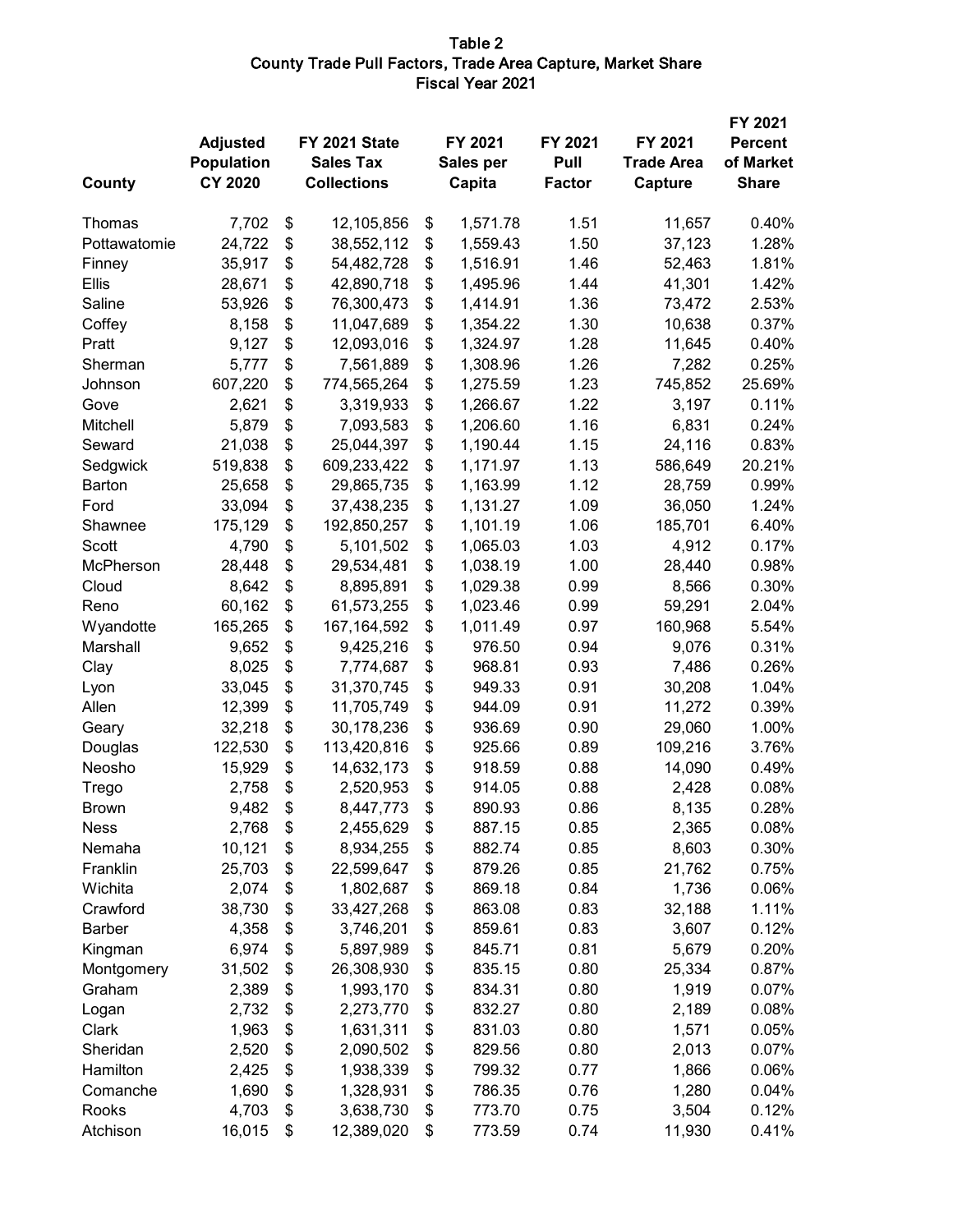#### Table 2 County Trade Pull Factors, Trade Area Capture, Market Share Fiscal Year 2021

| County         | <b>Adjusted</b><br><b>Population</b><br><b>CY 2020</b> | FY 2021 State<br><b>Sales Tax</b><br><b>Collections</b> | FY 2021<br>Sales per<br>Capita | FY 2021<br>Pull<br><b>Factor</b> | FY 2021<br><b>Trade Area</b><br>Capture | FY 2021<br><b>Percent</b><br>of Market<br><b>Share</b> |
|----------------|--------------------------------------------------------|---------------------------------------------------------|--------------------------------|----------------------------------|-----------------------------------------|--------------------------------------------------------|
| Osborne        | 3,439                                                  | \$<br>2,648,885                                         | \$<br>770.25                   | 0.74                             | 2,551                                   | 0.09%                                                  |
| Bourbon        | 14,435                                                 | \$<br>11,113,193                                        | \$<br>769.88                   | 0.74                             | 10,701                                  | 0.37%                                                  |
| <b>Butler</b>  | 65,515                                                 | \$<br>50,431,452                                        | \$<br>769.77                   | 0.74                             | 48,562                                  | 1.67%                                                  |
| Riley          | 73,202                                                 | \$<br>56,086,730                                        | \$<br>766.19                   | 0.74                             | 54,008                                  | 1.86%                                                  |
| Gray           | 5,954                                                  | \$<br>4,550,930                                         | \$<br>764.35                   | 0.74                             | 4,382                                   | 0.15%                                                  |
| Norton         | 4,635                                                  | \$<br>3,538,815                                         | \$<br>763.50                   | 0.74                             | 3,408                                   | 0.12%                                                  |
| Harper         | 5,336                                                  | \$<br>4,057,680                                         | \$<br>760.43                   | 0.73                             | 3,907                                   | 0.13%                                                  |
| Haskell        | 3,923                                                  | \$<br>2,980,603                                         | \$<br>759.78                   | 0.73                             | 2,870                                   | 0.10%                                                  |
| Morton         | 2,538                                                  | \$<br>1,924,979                                         | \$<br>758.46                   | 0.73                             | 1,854                                   | 0.06%                                                  |
| Ellsworth      | 5,148                                                  | \$<br>3,902,014                                         | \$<br>757.97                   | 0.73                             | 3,757                                   | 0.13%                                                  |
| Harvey         | 34,291                                                 | \$<br>25,896,626                                        | \$<br>755.20                   | 0.73                             | 24,937                                  | 0.86%                                                  |
| Republic       | 4,536                                                  | \$<br>3,417,938                                         | \$<br>753.51                   | 0.73                             | 3,291                                   | 0.11%                                                  |
| <b>Stevens</b> | 5,388                                                  | \$<br>4,042,914                                         | \$<br>750.36                   | 0.72                             | 3,893                                   | 0.13%                                                  |
| Cowley         | 34,098                                                 | \$<br>25,529,077                                        | \$<br>748.70                   | 0.72                             | 24,583                                  | 0.85%                                                  |
| Labette        | 19,470                                                 | \$<br>14,504,350                                        | \$<br>744.96                   | 0.72                             | 13,967                                  | 0.48%                                                  |
| Smith          | 3,544                                                  | \$<br>2,635,226                                         | \$<br>743.57                   | 0.72                             | 2,538                                   | 0.09%                                                  |
| Dickinson      | 18,266                                                 | \$<br>13,550,829                                        | \$<br>741.86                   | 0.71                             | 13,049                                  | 0.45%                                                  |
| Stanton        | 1,969                                                  | \$<br>1,452,870                                         | \$<br>737.87                   | 0.71                             | 1,399                                   | 0.05%                                                  |
| Russell        | 6,804                                                  | \$<br>4,982,224                                         | \$<br>732.25                   | 0.71                             | 4,798                                   | 0.17%                                                  |
| Greeley        | 1,196                                                  | \$<br>866,643                                           | \$<br>724.62                   | 0.70                             | 835                                     | 0.03%                                                  |
| Grant          | 7,077                                                  | \$<br>5,127,853                                         | \$<br>724.58                   | 0.70                             | 4,938                                   | 0.17%                                                  |
| Morris         | 5,559                                                  | \$<br>4,027,906                                         | \$<br>724.57                   | 0.70                             | 3,879                                   | 0.13%                                                  |
| Lane           | 1,518                                                  | \$<br>1,099,305                                         | \$<br>724.18                   | 0.70                             | 1,059                                   | 0.04%                                                  |
| Miami          | 34,334                                                 | \$<br>24,768,504                                        | \$<br>721.40                   | 0.69                             | 23,850                                  | 0.82%                                                  |
| Phillips       | 5,181                                                  | \$<br>3,686,780                                         | \$<br>711.60                   | 0.69                             | 3,550                                   | 0.12%                                                  |
| Rice           | 9,362                                                  | \$<br>6,637,849                                         | \$<br>709.02                   | 0.68                             | 6,392                                   | 0.22%                                                  |
| Pawnee         | 5,833                                                  | \$<br>4,023,578                                         | \$<br>689.80                   | 0.66                             | 3,874                                   | 0.13%                                                  |
| Jackson        | 13,171                                                 | \$<br>8,987,174                                         | \$<br>682.35                   | 0.66                             | 8,654                                   | 0.30%                                                  |
| Kiowa          | 2,456                                                  | \$<br>1,661,422                                         | \$<br>676.47                   | 0.65                             | 1,600                                   | 0.06%                                                  |
| Anderson       | 7,949                                                  | \$<br>5,124,471                                         | \$<br>644.67                   | 0.62                             | 4,935                                   | 0.17%                                                  |
| Cheyenne       | 2,600                                                  | \$<br>1,659,747                                         | \$<br>638.36                   | 0.61                             | 1,598                                   | 0.06%                                                  |
| Wallace        | 1,536                                                  | \$<br>976,151                                           | \$<br>635.51                   | 0.61                             | 940                                     | 0.03%                                                  |
| Leavenworth    | 78,845                                                 | \$<br>49,274,952                                        | \$<br>624.96                   | 0.60                             | 47,448                                  | 1.63%                                                  |
| Washington     | 5,427                                                  | \$<br>3,378,408                                         | \$<br>622.52                   | 0.60                             | 3,253                                   | 0.11%                                                  |
| Meade          | 4,029                                                  | \$<br>2,490,552                                         | \$<br>618.16                   | 0.60                             | 2,398                                   | 0.08%                                                  |
| Rawlins        | 2,511                                                  | \$<br>1,551,910                                         | \$<br>618.04                   | 0.60                             | 1,494                                   | 0.05%                                                  |
| Edwards        | 2,750                                                  | \$<br>1,691,683                                         | \$<br>615.16                   | 0.59                             | 1,629                                   | 0.06%                                                  |
| Chase          | 2,586                                                  | \$<br>1,555,670                                         | \$<br>601.57                   | 0.58                             | 1,498                                   | 0.05%                                                  |
| Marion         | 11,652                                                 | \$<br>6,998,781                                         | \$<br>600.65                   | 0.58                             | 6,739                                   | 0.23%                                                  |
| Stafford       | 4,046                                                  | \$<br>2,413,191                                         | \$<br>596.44                   | 0.57                             | 2,324                                   | 0.08%                                                  |
| Sumner         | 22,578                                                 | \$<br>13,250,107                                        | \$<br>586.86                   | 0.57                             | 12,759                                  | 0.44%                                                  |
| Elk            | 2,507                                                  | \$<br>1,445,773                                         | \$<br>576.69                   | 0.56                             | 1,392                                   | 0.05%                                                  |
| Wilson         | 8,362                                                  | \$<br>4,772,312                                         | \$<br>570.71                   | 0.55                             | 4,595                                   | 0.16%                                                  |
| Linn           | 9,654                                                  | \$<br>5,448,885                                         | \$<br>564.42                   | 0.54                             | 5,247                                   | 0.18%                                                  |
| Hodgeman       | 1,779                                                  | \$<br>972,022                                           | \$<br>546.39                   | 0.53                             | 936                                     | 0.03%                                                  |
| Kearny         | 3,745                                                  | \$<br>2,034,176                                         | \$<br>543.17                   | 0.52                             | 1,959                                   | 0.07%                                                  |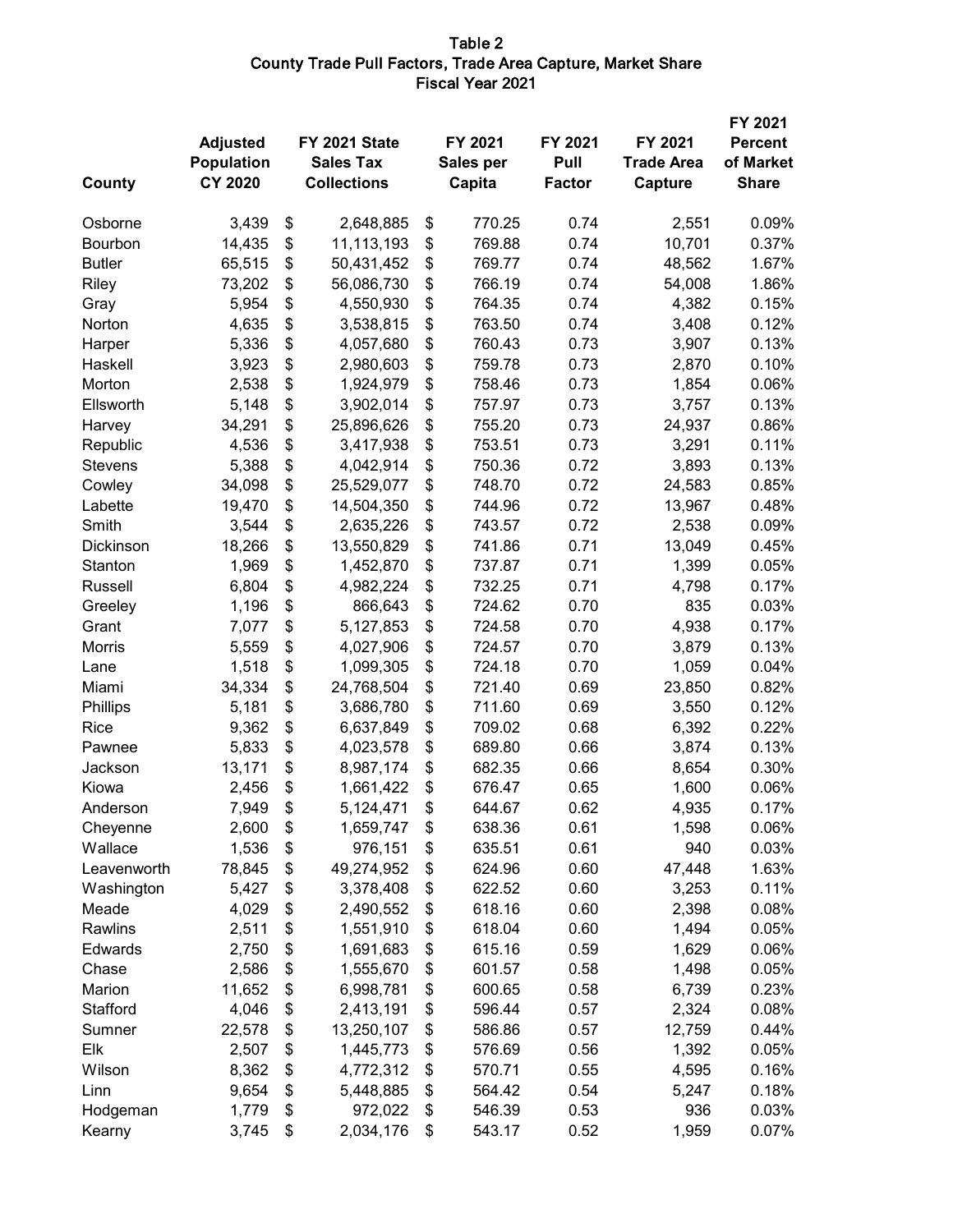#### Table 2 County Trade Pull Factors, Trade Area Capture, Market Share Fiscal Year 2021

| County      | <b>Adjusted</b><br><b>Population</b><br><b>CY 2020</b> | FY 2021 State<br><b>Sales Tax</b><br><b>Collections</b> | FY 2021<br>Sales per<br>Capita | FY 2021<br>Pull<br><b>Factor</b> | FY 2021<br><b>Trade Area</b><br>Capture | FY 2021<br><b>Percent</b><br>of Market<br><b>Share</b> |
|-------------|--------------------------------------------------------|---------------------------------------------------------|--------------------------------|----------------------------------|-----------------------------------------|--------------------------------------------------------|
| Woodson     | 3,015                                                  | \$<br>1,618,527                                         | \$<br>536.83                   | 0.52                             | 1,559                                   | 0.05%                                                  |
| Greenwood   | 5,868                                                  | \$<br>3,141,119                                         | \$<br>535.30                   | 0.52                             | 3,025                                   | 0.10%                                                  |
| Decatur     | 2,776                                                  | \$<br>1,464,044                                         | \$<br>527.39                   | 0.51                             | 1,410                                   | 0.05%                                                  |
| <b>Rush</b> | 2,947                                                  | \$<br>1,512,528                                         | \$<br>513.24                   | 0.49                             | 1,456                                   | 0.05%                                                  |
| Chautauqua  | 3,230                                                  | \$<br>1,611,942                                         | \$<br>499.05                   | 0.48                             | 1,552                                   | 0.05%                                                  |
| Doniphan    | 7,496                                                  | \$<br>3,481,196                                         | \$<br>464.41                   | 0.45                             | 3,352                                   | 0.12%                                                  |
| Lincoln     | 2,986                                                  | \$<br>1,361,496                                         | \$<br>455.96                   | 0.44                             | 1,311                                   | 0.05%                                                  |
| Jewell      | 2,833                                                  | \$<br>1,270,302                                         | \$<br>448.39                   | 0.43                             | 1,223                                   | 0.04%                                                  |
| Cherokee    | 19,681                                                 | \$<br>8,652,918                                         | \$<br>439.66                   | 0.42                             | 8,332                                   | 0.29%                                                  |
| Osage       | 15,770                                                 | \$<br>6,817,217                                         | \$<br>432.29                   | 0.42                             | 6,565                                   | 0.23%                                                  |
| Jefferson   | 19,032                                                 | \$<br>7,590,337                                         | \$<br>398.82                   | 0.38                             | 7,309                                   | 0.25%                                                  |
| Ottawa      | 5,712                                                  | \$<br>2,233,911                                         | \$<br>391.09                   | 0.38                             | 2,151                                   | 0.07%                                                  |
| Wabaunsee   | 6,906                                                  | \$<br>2,673,281                                         | \$<br>387.10                   | 0.37                             | 2,574                                   | 0.09%                                                  |
| Statewide   | 2,903,475                                              | \$<br>3,015,249,717                                     | \$<br>1,038.50                 |                                  | 2,903,475                               |                                                        |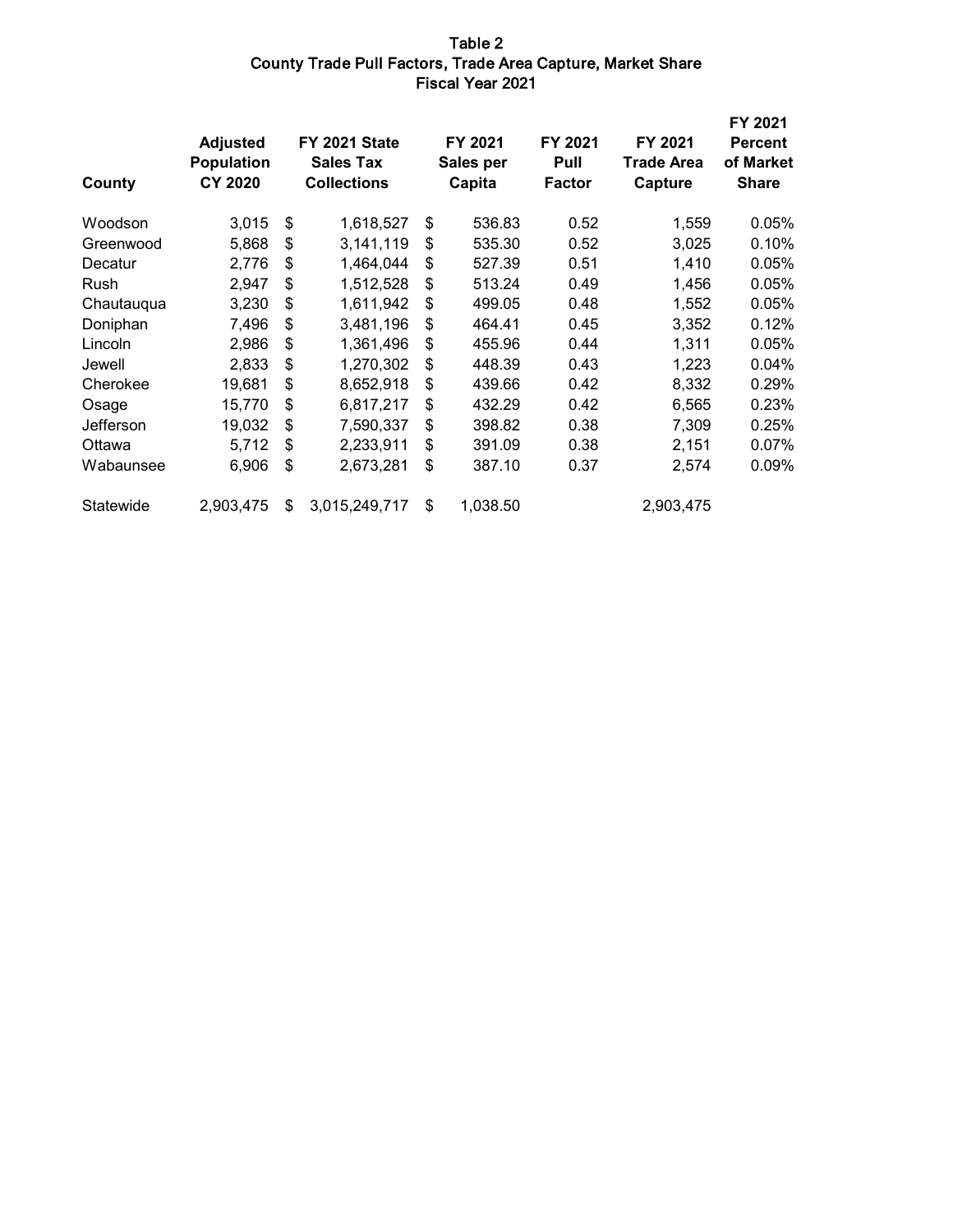#### Table 3 Percent Change in Pull Factor, Trade Area Capture and Market Share Fiscal Year 2020 to 2021

| County                    | FY 2021      | FY 2020<br><b>Pull Factor Pull Factor</b> | <b>Percent</b><br>Change | FY 2021<br><b>Trade Area</b><br>Capture | FY 2020<br><b>Trade Area</b><br>Capture | <b>Percent</b><br>Change | FY 2021<br><b>Percent of</b><br><b>Market Share</b> | FY 2020<br><b>Percent of</b><br><b>Market Share</b> | <b>Percent</b><br>Change |
|---------------------------|--------------|-------------------------------------------|--------------------------|-----------------------------------------|-----------------------------------------|--------------------------|-----------------------------------------------------|-----------------------------------------------------|--------------------------|
|                           |              |                                           |                          |                                         |                                         |                          |                                                     |                                                     |                          |
| Allen                     | 0.91         | 0.91                                      | 0.1%                     | 11,272                                  | 11,238                                  | 0.3%                     | 0.39%                                               | 0.39%                                               | 0.3%                     |
| Anderson                  | 0.62         | 0.63                                      | $-1.5%$                  | 4,935                                   | 4,950                                   | $-0.3%$                  | 0.17%                                               | 0.17%                                               | $-0.3%$                  |
| Atchison<br><b>Barber</b> | 0.74<br>0.83 | 0.81<br>0.84                              | $-7.9%$<br>$-1.9%$       | 11,930<br>3,607                         | 13,006<br>3,735                         | $-8.3%$<br>$-3.4%$       | 0.41%<br>0.12%                                      | 0.45%<br>0.13%                                      | $-8.3%$<br>$-3.4%$       |
| Barton                    | 1.12         | 1.14                                      | $-1.4%$                  | 28,759                                  | 29,315                                  | $-1.9%$                  | 0.99%                                               | 1.01%                                               | $-1.9%$                  |
| Bourbon                   | 0.74         | 0.68                                      | 9.2%                     | 10,701                                  | 9,867                                   | 8.5%                     | 0.37%                                               | 0.34%                                               | 8.4%                     |
| <b>Brown</b>              | 0.86         | 0.84                                      | 2.6%                     | 8,135                                   | 7,996                                   | 1.7%                     | 0.28%                                               | 0.28%                                               | 1.7%                     |
| <b>Butler</b>             | 0.74         | 0.76                                      | $-1.8%$                  | 48,562                                  | 49,395                                  | $-1.7%$                  | 1.67%                                               | 1.70%                                               | $-1.7%$                  |
| Chase                     | 0.58         | 0.54                                      | 7.4%                     | 1,498                                   | 1,429                                   | 4.8%                     | 0.05%                                               | 0.05%                                               | 4.8%                     |
| Chautauqua                | 0.48         | 0.51                                      | $-5.2%$                  | 1,552                                   | 1,648                                   | $-5.8%$                  | 0.05%                                               | 0.06%                                               | $-5.8%$                  |
| Cherokee                  | 0.42         | 0.39                                      | 7.8%                     | 8,332                                   | 7,832                                   | 6.4%                     | 0.29%                                               | 0.27%                                               | 6.4%                     |
| Cheyenne                  | 0.61<br>0.80 | 0.77<br>0.70                              | $-20.4%$<br>14.2%        | 1,598<br>1,571                          | 2,051                                   | $-22.1%$<br>12.4%        | 0.06%<br>0.05%                                      | 0.07%<br>0.05%                                      | $-22.1%$<br>12.4%        |
| Clark<br>Clay             | 0.93         | 0.78                                      | 19.5%                    | 7,486                                   | 1,398<br>6,245                          | 19.9%                    | 0.26%                                               | 0.22%                                               | 19.8%                    |
| Cloud                     | 0.99         | 0.97                                      | 2.1%                     | 8,566                                   | 8,533                                   | 0.4%                     | 0.30%                                               | 0.29%                                               | 0.4%                     |
| Coffey                    | 1.30         | 1.30                                      | 0.0%                     | 10,638                                  | 10,668                                  | $-0.3%$                  | 0.37%                                               | 0.37%                                               | $-0.3%$                  |
| Comanche                  | 0.76         | 0.81                                      | $-6.6%$                  | 1,280                                   | 1,379                                   | $-7.2%$                  | 0.04%                                               | 0.05%                                               | $-7.2%$                  |
| Cowley                    | 0.72         | 0.72                                      | 0.8%                     | 24,583                                  | 24,566                                  | 0.1%                     | 0.85%                                               | 0.85%                                               | 0.0%                     |
| Crawford                  | 0.83         | 0.81                                      | 2.1%                     | 32,188                                  | 31,591                                  | 1.9%                     | 1.11%                                               | 1.09%                                               | 1.9%                     |
| Decatur                   | 0.51         | 0.53                                      | $-3.3%$                  | 1,410                                   | 1,485                                   | $-5.1%$                  | 0.05%                                               | 0.05%                                               | $-5.1%$                  |
| Dickinson                 | 0.71         | 0.67                                      | 7.1%                     | 13,049                                  | 12,321                                  | 5.9%                     | 0.45%                                               | 0.42%                                               | 5.9%                     |
| Doniphan                  | 0.45         | 0.43                                      | 5.1%                     | 3,352                                   | 3,233                                   | 3.7%                     | 0.12%                                               | 0.11%                                               | 3.7%                     |
| Douglas<br>Edwards        | 0.89<br>0.59 | 0.90<br>0.59                              | $-0.8%$<br>0.8%          | 109,216<br>1,629                        | 109,838<br>1,645                        | $-0.6%$<br>$-1.0%$       | 3.76%<br>0.06%                                      | 3.78%<br>0.06%                                      | $-0.6%$<br>$-1.0%$       |
| Elk                       | 0.56         | 0.55                                      | 1.4%                     | 1,392                                   | 1,385                                   | 0.5%                     | 0.05%                                               | 0.05%                                               | 0.5%                     |
| Ellis                     | 1.44         | 1.45                                      | $-0.7%$                  | 41,301                                  | 41,438                                  | $-0.3%$                  | 1.42%                                               | 1.43%                                               | $-0.4%$                  |
| Ellsworth                 | 0.73         | 0.77                                      | $-5.8%$                  | 3,757                                   | 4,071                                   | $-7.7%$                  | 0.13%                                               | 0.14%                                               | $-7.7%$                  |
| Finney                    | 1.46         | 1.42                                      | 3.2%                     | 52,463                                  | 51,617                                  | 1.6%                     | 1.81%                                               | 1.78%                                               | 1.6%                     |
| Ford                      | 1.09         | 1.01                                      | 7.8%                     | 36,050                                  | 33,983                                  | 6.1%                     | 1.24%                                               | 1.17%                                               | 6.1%                     |
| Franklin                  | 0.85         | 0.83                                      | 2.1%                     | 21,762                                  | 21,188                                  | 2.7%                     | 0.75%                                               | 0.73%                                               | 2.7%                     |
| Geary                     | 0.90         | 0.86                                      | 4.3%                     | 29,060                                  | 27,383                                  | 6.1%                     | 1.00%                                               | 0.94%                                               | 6.1%                     |
| Gove                      | 1.22         | 1.18                                      | 3.0%                     | 3,197                                   | 3,122                                   | 2.4%                     | 0.11%                                               | 0.11%                                               | 2.4%                     |
| Graham                    | 0.80         | 0.78                                      | 2.4%                     | 1,919                                   | 1,948                                   | $-1.5%$                  | 0.07%                                               | 0.07%                                               | $-1.5%$                  |
| Grant<br>Gray             | 0.70<br>0.74 | 0.91<br>0.64                              | $-23.4%$<br>15.7%        | 4,938<br>4,382                          | 6,516<br>3,809                          | $-24.2%$<br>15.0%        | 0.17%<br>0.15%                                      | 0.22%<br>0.13%                                      | $-24.2%$<br>15.0%        |
| Greeley                   | 0.70         | 0.65                                      | 7.8%                     | 835                                     | 797                                     | 4.6%                     | 0.03%                                               | 0.03%                                               | 4.6%                     |
| Greenwood                 | 0.52         | 0.48                                      | 7.2%                     | 3,025                                   | 2,877                                   | 5.1%                     | 0.10%                                               | 0.10%                                               | 5.1%                     |
| Hamilton                  | 0.77         | 0.76                                      | 1.4%                     | 1,866                                   | 1,928                                   | $-3.2%$                  | 0.06%                                               | 0.07%                                               | $-3.2%$                  |
| Harper                    | 0.73         | 0.85                                      | $-13.6%$                 | 3,907                                   | 4,605                                   | $-15.2%$                 | 0.13%                                               | 0.16%                                               | $-15.2%$                 |
| Harvey                    | 0.73         | 0.73                                      | $-0.2%$                  | 24,937                                  | 25,088                                  | $-0.6%$                  | 0.86%                                               | 0.86%                                               | $-0.6%$                  |
| Haskell                   | 0.73         | 0.74                                      | $-0.7%$                  | 2,870                                   | 2,922                                   | $-1.8%$                  | 0.10%                                               | 0.10%                                               | $-1.8%$                  |
| Hodgeman                  | 0.53         | 0.53                                      | $-1.2%$                  | 936                                     | 955                                     | $-2.0%$                  | 0.03%                                               | 0.03%                                               | $-2.1%$                  |
| Jackson                   | 0.66         | 0.60                                      | 9.9%                     | 8,654                                   | 7,872                                   | 9.9%                     | 0.30%                                               | 0.27%                                               | 9.9%                     |
| Jefferson<br>Jewell       | 0.38<br>0.43 | 0.37<br>0.39                              | 3.2%<br>10.4%            | 7,309<br>1,223                          | 7,085<br>1,126                          | 3.2%<br>8.6%             | 0.25%<br>0.04%                                      | 0.24%<br>0.04%                                      | 3.1%<br>8.6%             |
| Johnson                   | 1.23         | 1.23                                      | 0.0%                     | 745,852                                 | 740,199                                 | 0.8%                     | 25.69%                                              | 25.50%                                              | 0.7%                     |
| Kearny                    | 0.52         | 0.53                                      | $-2.0%$                  | 1,959                                   | 2,048                                   | $-4.3%$                  | 0.07%                                               | 0.07%                                               | $-4.4%$                  |
| Kingman                   | 0.81         | 0.75                                      | 8.8%                     | 5,679                                   | 5,354                                   | 6.1%                     | 0.20%                                               | 0.18%                                               | 6.1%                     |
| Kiowa                     | 0.65         | 0.67                                      | $-2.7%$                  | 1,600                                   | 1,657                                   | $-3.5%$                  | 0.06%                                               | 0.06%                                               | $-3.5%$                  |
| Labette                   | 0.72         | 0.71                                      | 1.5%                     | 13,967                                  | 13,769                                  | 1.4%                     | 0.48%                                               | 0.47%                                               | 1.4%                     |
| Lane                      | 0.70         | 0.77                                      | $-9.8%$                  | 1,059                                   | 1,187                                   | $-10.8%$                 | 0.04%                                               | 0.04%                                               | $-10.8%$                 |
| Leavenworth               | 0.60         | 0.60                                      | 0.5%                     | 47,448                                  | 47,007                                  | 0.9%                     | 1.63%                                               | 1.62%                                               | 0.9%                     |
| Lincoln                   | 0.44<br>0.54 | 0.48                                      | $-7.7%$                  | 1,311                                   | 1,409                                   | $-7.0%$                  | 0.05%                                               | 0.05%                                               | $-7.0%$<br>2.7%          |
| Linn<br>Logan             | 0.80         | 0.53<br>0.81                              | 3.2%<br>$-1.0%$          | 5,247<br>2,189                          | 5,109<br>2,261                          | 2.7%<br>$-3.2%$          | 0.18%<br>0.08%                                      | 0.18%<br>0.08%                                      | $-3.2%$                  |
| Lyon                      | 0.91         | 0.92                                      | $-1.0%$                  | 30,208                                  | 30,654                                  | $-1.5%$                  | 1.04%                                               | 1.06%                                               | $-1.5%$                  |
| Marion                    | 0.58         | 0.52                                      | 11.9%                    | 6,739                                   | 6,141                                   | 9.7%                     | 0.23%                                               | 0.21%                                               | 9.7%                     |
| Marshall                  | 0.94         | 0.94                                      | 0.3%                     | 9,076                                   | 9,104                                   | $-0.3%$                  | 0.31%                                               | 0.31%                                               | $-0.3%$                  |
| McPherson                 | 1.00         | 1.03                                      | $-2.9%$                  | 28,440                                  | 29,374                                  | $-3.2%$                  | 0.98%                                               | 1.01%                                               | $-3.2%$                  |
| Meade                     | 0.60         | 0.60                                      | $-1.4%$                  | 2,398                                   | 2,435                                   | $-1.5%$                  | 0.08%                                               | 0.08%                                               | $-1.5%$                  |
| Miami                     | 0.69         | 0.67                                      | 4.0%                     | 23,850                                  | 22,878                                  | 4.3%                     | 0.82%                                               | 0.79%                                               | 4.2%                     |
| Mitchell                  | 1.16         | 1.09                                      | 6.4%                     | 6,831                                   | 6,530                                   | 4.6%                     | 0.24%                                               | 0.22%                                               | 4.6%                     |
| Montgomery                | 0.80         | 0.83                                      | $-2.7%$                  | 25,334                                  | 26,307                                  | $-3.7%$                  | 0.87%                                               | 0.91%                                               | $-3.7%$                  |
| Morris<br>Morton          | 0.70<br>0.73 | 0.62<br>0.68                              | 12.4%<br>7.9%            | 3,879<br>1,854                          | 3,488<br>1,751                          | 11.2%<br>5.9%            | 0.13%<br>0.06%                                      | 0.12%<br>0.06%                                      | 11.2%<br>5.8%            |
|                           |              |                                           |                          |                                         |                                         |                          |                                                     |                                                     |                          |